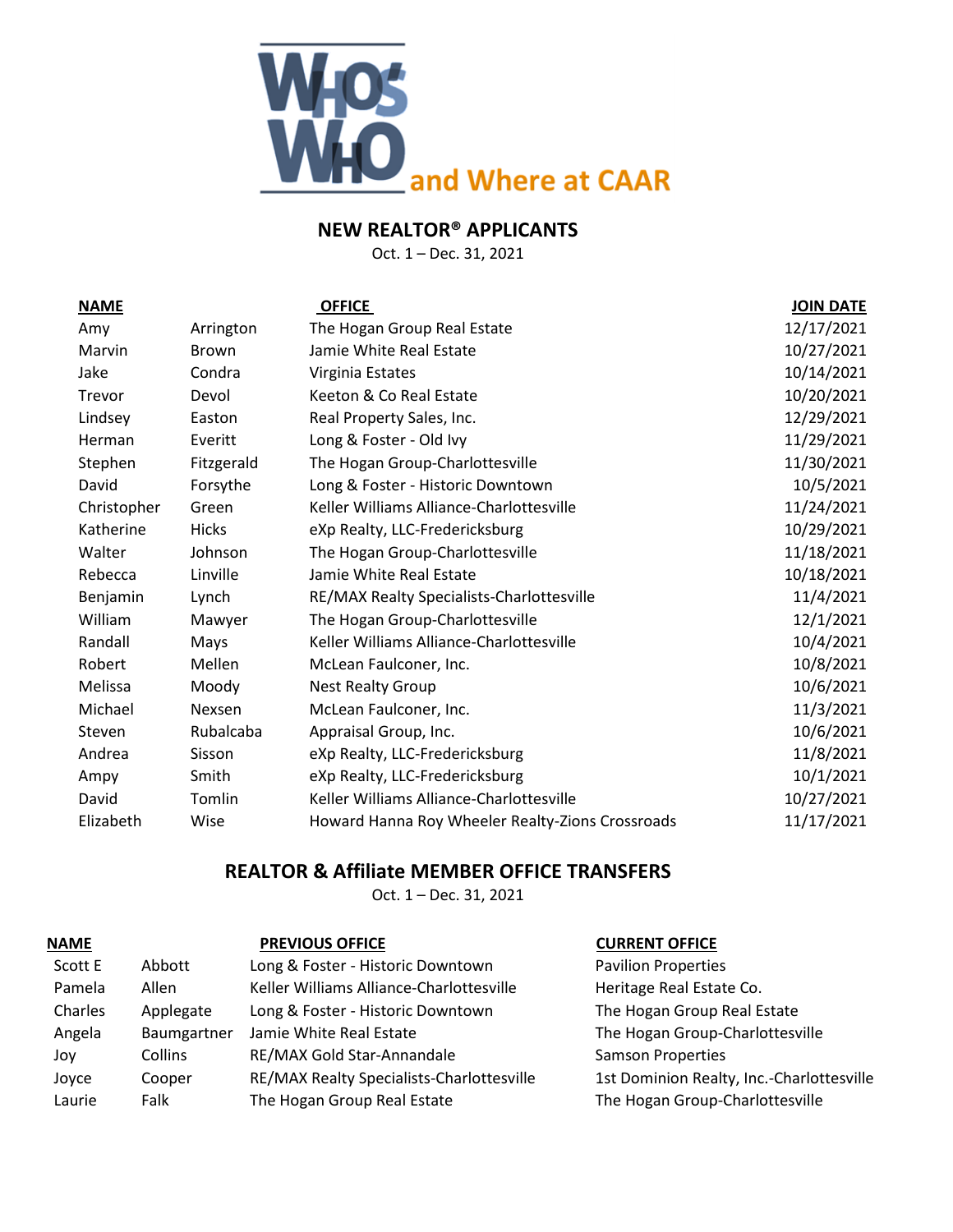| Jay      | Fennell  | Wiley Real Estate - Charlottesville            | Stevens & Company-Charlottesvi            |
|----------|----------|------------------------------------------------|-------------------------------------------|
| Melissa  | Gonzalez | RE/MAX Realty Specialists-Charlottesville      | 1st Dominion Realty, Inc.-Charlottesville |
| Brittany | Gray     | Find Homes Realty LLC                          | <b>Nest Realty Group</b>                  |
| Nikilyn  | Grimsley | <b>BHHS Dawson Ford Garbee-Charlottesville</b> | <b>Avenue Realty LLC</b>                  |
| Shawn    | Johnson  | Atlantic Coast Mortgage LLC                    | Legacy Mortgage                           |
| Charles  | Linder   | RE/MAX Realty Specialists-Charlottesville      | eXp Realty, LLC-Fredericksburg            |
| Tanyia   | Moore    | RE/MAX Realty Specialists-Charlottesville      | 1st Dominion Realty, Inc.-Charlottesville |
| Gavin    | Sherwood | Keller Williams Alliance-Charlottesville       | <b>YES Realty Partners</b>                |
| Angela   | Shupe    | <b>Avenue Realty LLC</b>                       | eXp Realty, LLC-Fredericksburg            |
| Kelley   | Slagle   | Long & Foster - Old Ivy                        | MV Realty of Virginia, LLC                |
| Faye P   | Taylor   | Stevens & Company-Crozet                       | Long & Foster - Charlottesville West      |
| Jayson   | Taylor   | <b>Nest Realty Group</b>                       | <b>YES Realty Partners</b>                |
| Sherri   | White    | Long & Foster - Lake Monticello                | The Hogan Group Real Estate               |

## **NEW SINGLE & GROUP AFFILIATE MEMBERS & OFFICES**

Oct. 1 – Dec. 31, 2021

| <b>NAME</b> |         | <b>OFFICE</b>                               | <b>MEMBER TYPE</b> |
|-------------|---------|---------------------------------------------|--------------------|
| Mark        | Creason | Virginia Credit Union                       | Affiliate Group    |
| Lisa        | Dixon   | C&F Mortgage Corp.                          | Affiliate Group    |
| Jay         | Glover  | UVA Community Credit Union & Member Options | Affiliate Group    |
| Anthoney    | Hill    | C&F Mortgage Corp.                          | Affiliate Group    |
| Deb         | Jewell  | Jewell Enterprises, LLC                     | Affiliate          |
| Stephanie   | Roebber | Legacy Mortgage                             | Affiliate Group    |

## **REALTOR® & AFFILIATE MEMBERS WHO WENT INACTIVE**

Oct. 1 – Dec. 31, 2021

| <b>NAME</b>   |               | <b>OFFICE</b>                                       | <b>Member Type</b> |
|---------------|---------------|-----------------------------------------------------|--------------------|
| Allison       | Albrecht      | HasBrouck Real Estate Corp.                         | <b>REALTOR</b>     |
| Virgilio      | Alon          | Virginia Estates                                    | <b>REALTOR</b>     |
| Megan         | <b>Atkins</b> | Howard Hanna Roy Wheeler Realty-Zions Crossroads    | <b>REALTOR</b>     |
| David         | Callaghan     | Howard Hanna Roy Wheeler Realty Co.-Charlottesville | <b>REALTOR</b>     |
| Martha        | Campbell      | <b>Nest Realty Group</b>                            | <b>REALTOR</b>     |
| Richard       | Carroll       | Wintergreen Realty LLC.                             | <b>REALTOR</b>     |
| Sarah         | Churchill     | Sloan Manis Real Est. Partners                      | <b>REALTOR</b>     |
| <b>Thomas</b> | Denzler       | <b>Community Realty Group</b>                       | <b>REALTOR</b>     |
| Jane          | Feild         | Long & Foster - Lake Monticello                     | <b>REALTOR</b>     |
| Grace         | Garrigan      | The Hogan Group Real Estate                         | <b>REALTOR</b>     |
| <b>Bob</b>    | Kahn          | Bob Kahn Realty & Investment-East Market St.        | <b>REALTOR</b>     |